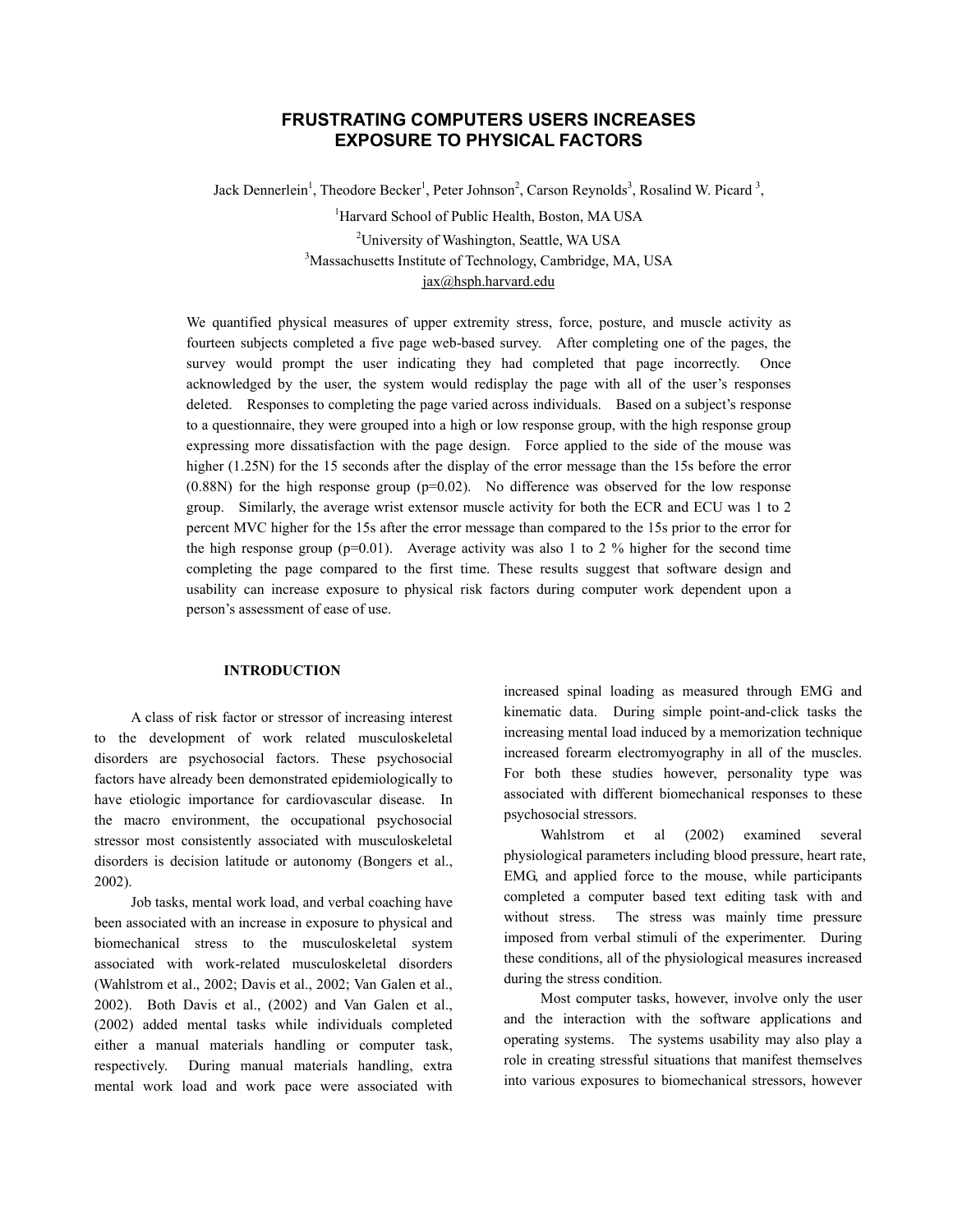this has yet to be studied.

Therefore we quantified upper extremity muscle activity and applied forces to the computer mouse as subjects completed a computer based questionnaire that simulated an error and reset the questionnaire requiring the user to complete the form a second time. We tested the hypothesis that no differences exist before and after the malfunction occurs within the software, deleting the user's work.

### **METHODS**

Fourteen human subjects (5 females, 9 males) participated in the study; these participants ranged in age from 22 to 41 (mean =  $28.2$  years, standard deviation =  $5.3$ years). The Harvard School of Public Health Human Subjects Committee approved all protocols and consent forms.

The subjects after providing written consent were seated at an adjustable computer workstation with an adjustable armless chair. The chair was adjusted such that with the feet on the ground the subjects' thighs were horizontal. The table was adjusted such that the home row of the keyboard was at elbow height. The keyboard was placed near the edge of the workstation with the alphanumeric part of the keyboard aligned with the center of the body. The monitor was adjusted such that the top of the monitor was at or below eye level. The mouse was positioned on the same level as the keyboard directly to its right.

The participants completed a five-page web-based survey pertaining to their medical history and most recent job characteristics. This task came at the end of a half-day of experimentation. Subjects were informed that there was one more task to complete, but that the protocol was running behind schedule. They were told that this last task was simple and that most people could fill it out quickly. The subjects were also told that the specific task was designed by the computer support team and the epidemiology department and that they had asked us to test the task.

The web-based survey contained 83 questions distributed over five pages. The types of responses included drop-down (88%), free text (11%), and check boxes (1%). All but one of the free text fields were located on page 3. One of the pages, the one with the largest number of questions, 21, was designed to reset, deleting the user's answers to the questions in an attempt to frustrate the user. Upon completion of the page, determined by the user pressing a "submit" button, the user was automatically prompted by the computer telling the user that they had

completed an erroneous free-text field incorrectly and that they had to go back and correct it. After acknowledging the error, the page would reset and all of the previous responses were deleted. The user then had to reenter the data again before continuing. This page was randomly assigned to either page 2 or page 4 of the five page task.

After completing the task, the study participants completed a paper-based questionnaire evaluating the performance and usability of this web-based survey. The survey contained seven questions with responses ranging from 1 for good to 7 for bad. The survey score was the average value of the seven responses.

 The electromyographic (EMG) signals from seven muscles were recorded during the tasks using surface electrodes (DE-2.1 Single Differential Electrode, Delsys, Boston, MA) placed on top of the muscle bellies in accordance with Perotto (1994). The wrist muscles monitored were the flexor carpi radialis (FCR), the flexor carpi ulnaris (FCU), the extensor carpi ulnaris (ECU), and the extensor carpi radialis (ECR). The three shoulder muscles monitored included the anterior deltoid (AD), the medial deltoid (MD), and the trapezius (Trap) muscles. The EMG signals were recorded onto a personal computer at 1000 samples per second. A root mean square signal was calculated over a 0.2 second moving window and the data were re-sampled at 200 samples per second. To normalize the results, a series of maximum voluntary isometric contractions (MVCs) were collected for each muscle prior to data collection.

 The wrist posture was measured using a goniometric biaxial glove wrist system (Greenleaf Medical Systems, Palo Alto, CA) worn in accordance with the manufacturer's instructions and calibrated using methods in Jonsson (2001). Data were recorded at 20 Hz. The shoulder postural data were collected using a three-axis orientation sensor (3DM Microstrain, Burlington, VT) placed on the lateral midpoint of the right humerus for the first 15 subjects. For the second set of 15 subjects, upper arm posture was measured using Minibird 6-DOF sensor (Ascension Technology, Burlington, VT). A second sensor measured the orientation of the forearm. The arm postural data were collected, through a serial port, into a personal computer at approximately 10Hz. For each task an amplitude probability distribution function (APDF) of the normalized EMG RMS signal and the postures were calculated. .

 Forces applied to the side and button of the mouse were measured with a custom design force sensing mouse (based on the work of Johnson et al., 2000). The side sensor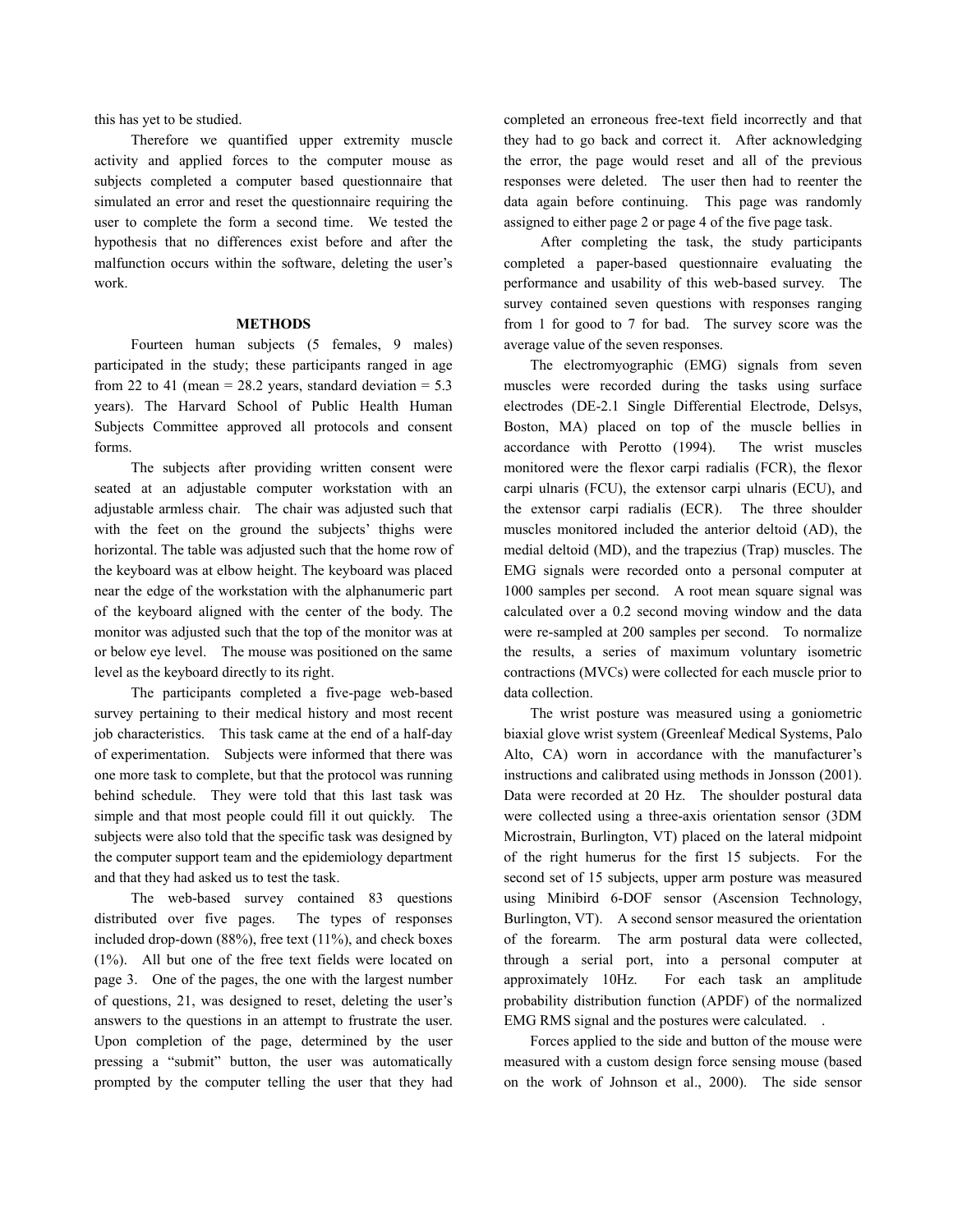consists of four commercially available miniature load cells embedded between two stainless steel plates. A fifth sensor is embedded underneath the button between the button cap and the switch mechanism. For both keyboard and mouse, keying or grip episodes were identified as forces being above a threshold and summary statistics were calculated for each identified episode.

 The force and EMG data were parsed into several epochs. These included the data associated with the first time completing the resetting page as well as the repeated completion of the same page. The data was also parsed into the 15 seconds before and after the error acknowledgement was received from the user. For each epoch, summary statistics of the force and EMG data were calculated. Repeated measures methods in JMP (SAS Institute Inc. Cary, NC, USA) were tested for significant differences among the summary statistics across the various epochs.

### **RESULTS**

The levels of frustration and the reactions due to the frustration varied across subjects. The responses from the usability questionnaire ranged from "fine" to detailed accounts of the errors and evaluation of the survey. The usability scores ranged from 1.2 (usable) to 6.4 (not usable) (mean  $= 3.6$ , sd  $= 1.3$ ). The group was then stratified into two groups, a high response group who had higher scores (high) indicating more dissatisfaction with the survey design (score > median) and a low response group who had lower scores (low) indicating less dissatisfaction (score < median).

Time to complete the page was, on average, faster the second time through, but not significantly. However, when the groups were stratified, the low response group's time improved significantly (Table 1). The high response group remained on average unchanged.

Table 1: Time to complete the page in seconds ( $* p < 0.05$ )

|             | Overall | Low*    | High    |
|-------------|---------|---------|---------|
| First Time  | 91 (12) | 94 (9)  | 88 (14) |
| Second Time | 80 (17) | 72 (16) | 87(14)  |
| Difference  | 11(22)  | 22(22)  | 1(18)   |

For the high response group, forces applied to the side of the mouse increased significantly ( $p = 0.02$ ) after the resetting of the web page (Figure 1). The forces measured during the first time through the page were not that different in the last 15 seconds compared to the whole period. Once



**Figure 1:** Mouse thumb forces during completion of the survey web page for the high response group. Forces increase significantly during the first 15 seconds, just after the loss of data.

the page reset, mouse grip forces increased significantly for the first 15 seconds. The forces decreased overall the second time through, but remained slightly higher than the first time. No significant trends were observed across these epochs for the low response group. There were no differences in the forces applied to the mouse between the two groups of individuals.

For the high response group, muscle activity (EMG) of wrist extensor muscles increased significantly immediately after the pages reset and was higher the second time through the page (Figure 2 and 3). Both the  $10<sup>th</sup>$  and 50<sup>th</sup> percentile summary statistics increased. Differences were not observed for the  $90<sup>th</sup>$  percentile. No differences were observed for the shoulder muscles or the flexors. Differences were not observed within the low response group.

## **DISCUSSION**

 These data indicate that exposure may depend upon the usability of the computer software. Frustrating users in this simple environment increased forces applied to the mouse and increased EMG activity of the wrist extensor muscles. These data also suggest that other factors, such as individual factors, may confound the results. Increases in exposure